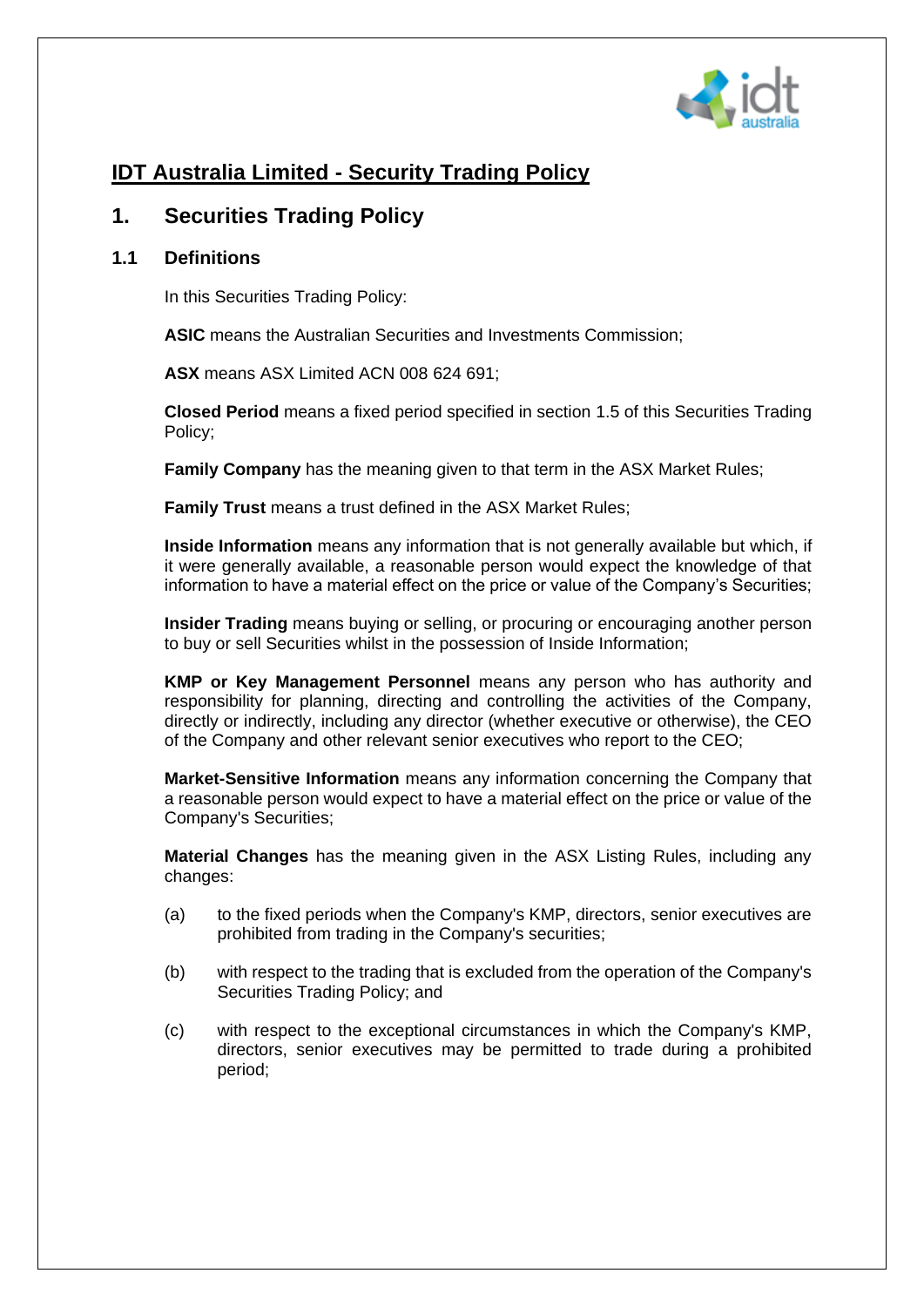#### **Security** means:

- (a) a share in the Company;
- (b) a debenture of the Company;
- (c) a right or interest in a share or debenture of the Company;
- (d) a renounceable or non-renounceable right to subscribe for a share in or debenture of the Company;
- (e) a right to acquire an issued or unissued share or debenture; or
- (f) an option over an issued or unissued share or debenture of the Company;

**Standing Notice** means a notice as defined under section 192 of the Corporations Act (relating to the extent of a director's interest in a matter); and

**Trading Notice** means a notice given in writing as defined under section [1.7](#page-5-0) of this Securities Trading Policy.

## **1.2 Background**

The Board has adopted this Securities Trading Policy to regulate when and how:

» Key Management Personnel (**KMP**)

may trade (that is, buy and sell) in the Company's Securities.

This Securities Trading Policy is also designed to regulate the communication of Market-Sensitive Information and Inside Information by KMP with the intention of minimising the risk or appearance of Insider Trading and the significant reputational damage to the Company that may result.

In this Securities Trading Policy it is important to understand:

- » the Company's Closed Periods for trading;
- » the trading restrictions that apply to KMP;
- » the types of trading that are **excluded** from this Securities Trading Policy; and
- » what constitutes an **exceptional circumstance** in which KMP, directors, senior executives may be permitted to trade during a **prohibited period** and the procedures for obtaining written clearance to do so.

This Securities Trading Policy outlines the laws prohibiting Insider Trading, the obligations on KMP, in relation to the use of Inside Information in order to gain an improper advantage for themselves or someone else, and the consequences for the Company and its KMP in the event of a breach of these laws.

This Securities Trading Policy applies to all KMP of the Company at all times, even during trading periods permitted under this Securities Trading Policy. The Company requires strict compliance with this Securities Trading Policy.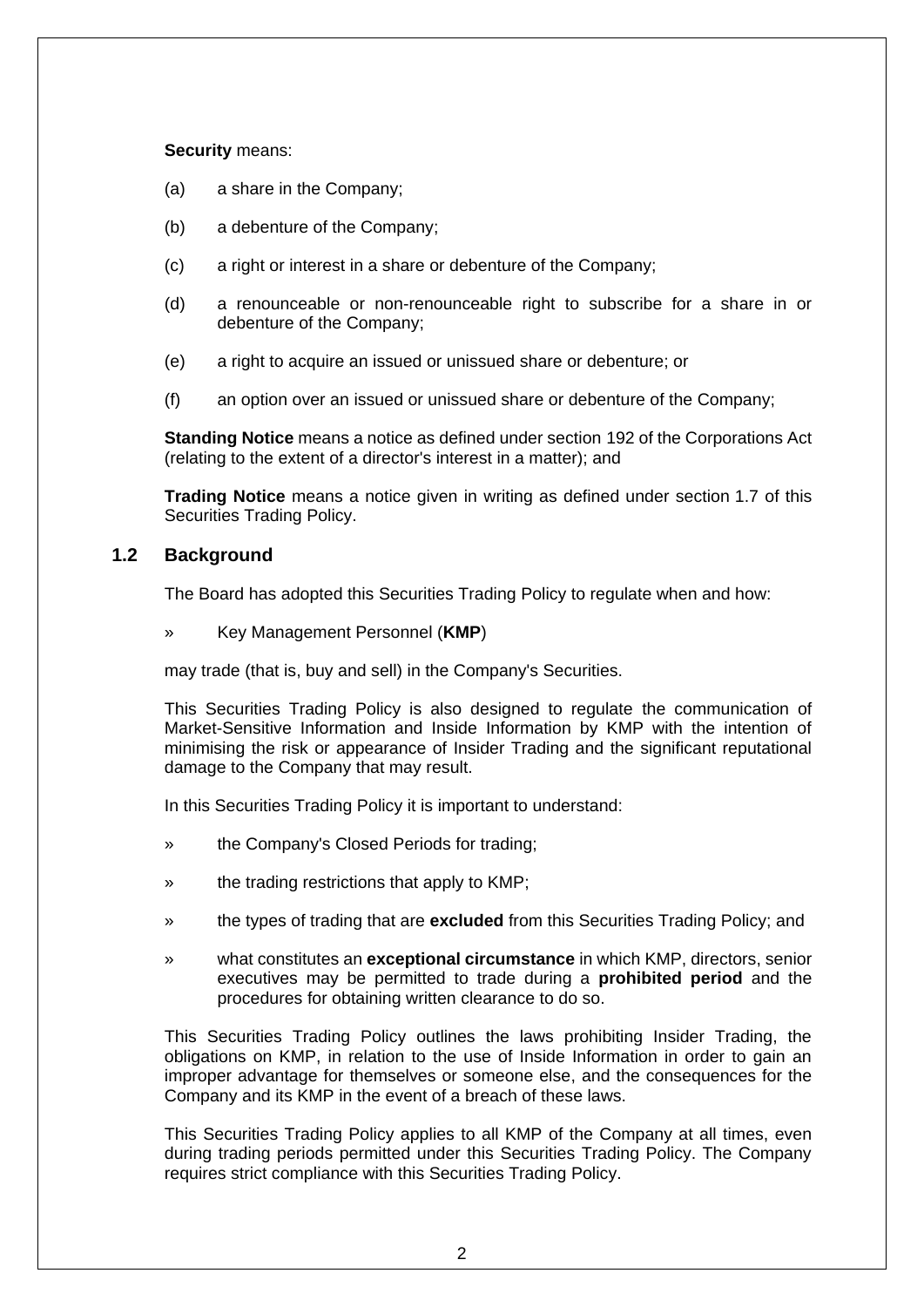To promote compliance with the Insider Trading prohibitions under the Corporations Act as well as this Securities Trading Policy, a copy of this Securities Trading Policy will be distributed to all employees and directors upon induction.

If any Material Changes are to be made to this Securities Trading Policy, the Company **must** give the amended Securities Trading Policy to the ASX company announcements office for release to the market **within 5 days of making the Material Changes**.

Under ASX Listing Rule 12.11, the Company **must** provide a copy of this Securities Trading Policy to the ASX.

## **1.3 Obligations relating to Inside Information**

Care must be taken to ensure that the confidentiality of Inside Information is not unintentionally breached due to the information being in another person's possession.

Any KMP in possession of Inside Information concerning the Company has a duty to:

- (a) keep that information confidential;
- (b) take all reasonable steps to secure and keep secure that information in their possession; and
- (c) not disclose or communicate that information to any person without the prior written consent of the Board, except:
	- (i) where necessary to comply with any court order, applicable law or the rules of any applicable securities exchange, provided that written notice is first given to the Board of the proposed disclosure and, to the extent practicable, reasonable endeavours are made to comply with any request by the Board concerning the proposed disclosure; or
	- (ii) to any fellow employee, professional adviser, banker, auditor or other consultant of the Company (**Receiving Party**) strictly on a "need to know basis", provided that prior to disclosure, the Receiving Party is notified of the confidential nature of the information to be disclosed and gives a signed undertaking (for the benefit of the Company) agreeing to be bound by the confidentiality and other obligations in this Securities Trading Policy in relation to that information.

### **1.4 Who is restricted from trading?**

Any person who possesses Inside Information about the Company's Securities is generally prohibited from trading, even where:

- (a) the trading occurs within a permitted trading window or outside of a Closed Period as specified in this Securities Trading Policy;
- (b) the trading falls within an exclusion in section [1.6\(a\)](#page-3-1) of this Securities Trading Policy; or
- (c) the person has been given clearance under section [1.7](#page-5-0) of this Securities Trading Policy to trade.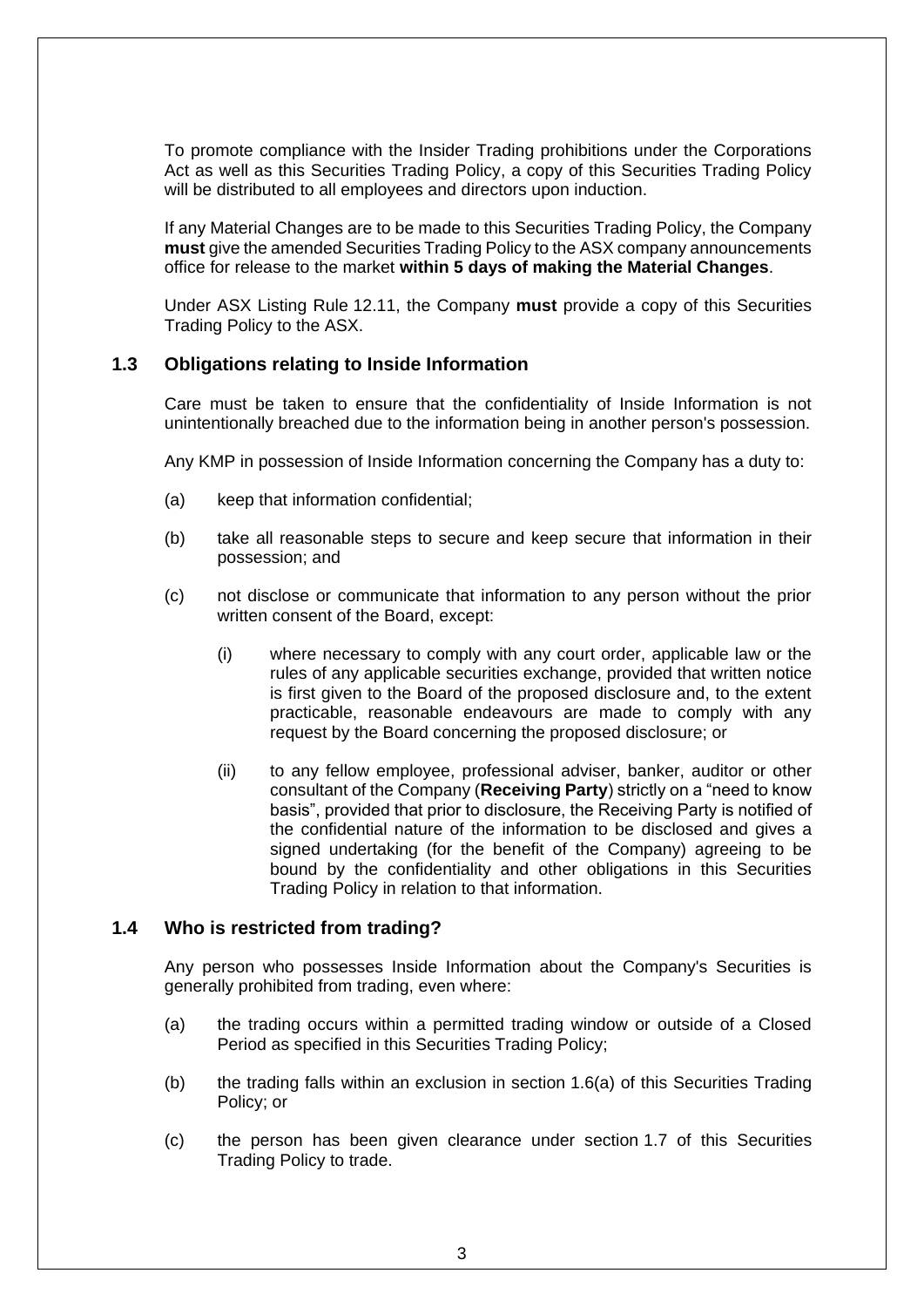Except as provided in sections [1.6](#page-3-2) and [1.7](#page-5-0) of this Trading Policy, the following persons are generally restricted from trading:

#### » **Key Management Personnel**.

Under ASX Listing Rule 12.12.2, KMP are restricted from trading in the Company's Securities as they are required to meet high ethical standards and investors place high levels of trust and confidence in KMP. In holding an executive position, such as a director or senior executive, in the Company, KMP are most likely to be in possession of Inside Information and Market-Sensitive Information about the Company and are therefore more likely to be vulnerable to allegations of Insider Trading.

### <span id="page-3-0"></span>**1.5 Restrictions on trading**

#### (a) **Closed periods**

Trading in the Securities is not permitted in the period leading up to the publication of yearly and half-yearly results (**Closed Periods**). No KMP may buy or sell any Securities at any time during the following Closed Periods:

- (i) from 1 July until 1 week after the release of the Company's full year results;
- (ii) from 1 January until 1 week after the release of the Company's half year results; and
- (iii) any other period as determined by the Board from time to time.

### <span id="page-3-3"></span>(b) **General prohibition**

Trading in the Securities by all KMP of the Company is prohibited when the relevant person is aware of any Inside Information. Without limiting the application of this general prohibition, the Chairperson of the Board may from time to time declare a Closed Period where there is the possibility of any person possessing Inside Information. During a Closed Period all KMP of the Company are prohibited from trading in the Securities.

### <span id="page-3-2"></span>**1.6 What types of trading are permitted?**

ASX Listing Rule 12.12.3 permits trading in certain circumstances, namely if the trading falls within an exclusion, or the trading occurs within a permitted trading window, or if there are exceptional circumstances which enable the trading to occur. However, if a KMP is in possession of Inside Information about the Company's Securities prior to or while trading, no exception applies and the trading is prohibited under relevant insider trading laws.

#### <span id="page-3-1"></span>(a) **Excluded trades**

Where persons otherwise prohibited from dealing in the Company's securities pursuant to this policy, namely Directors and KMP (Restricted Personnel), the following dealings are specifically excluded from the application of this policy: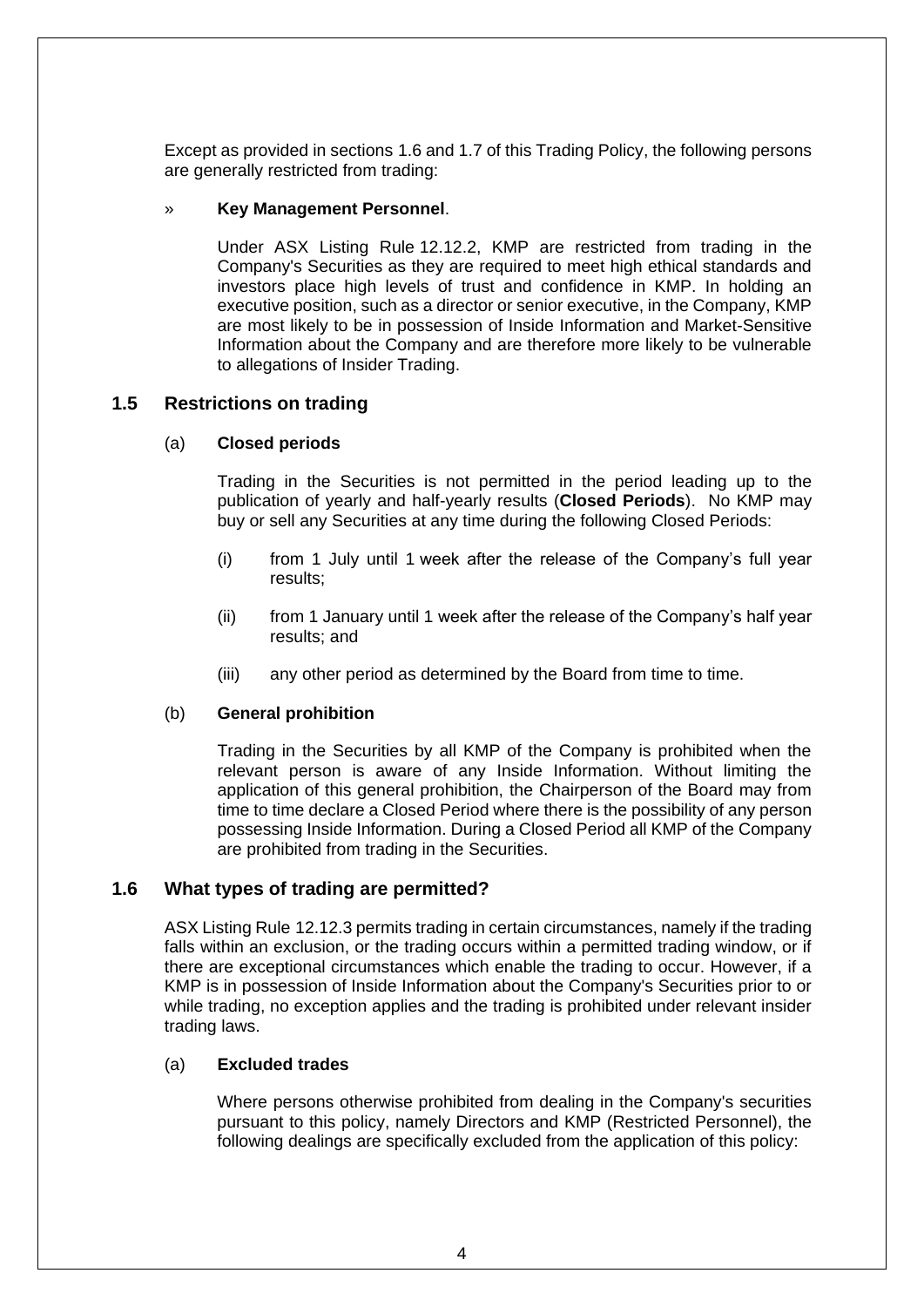- (i) Where securities are held in a non self-managed superannuation fund or other saving scheme in which the Restricted Person is a beneficiary and investment decisions are made at the discretion of a third party independent of any influence by the Restricted Person
- (ii) An investment in, or trading in units of, a fund or other scheme (other than a scheme only investing in the securities of the entity) where the assets of the fund or other scheme are invested at the discretion of a third party independent of any influence by the Restricted Person
- (iii) Where the Restricted Person is a trustee, trading in the securities of the entity by that trust provided the Restricted Person is not a beneficiary of the trust and any decision to trade during a prohibited period is taken by the other trustees or by the investment managers independently of the Restricted Person
- (iv) Undertakings to accept, or the acceptance of, a takeover offer
- (v) Trading under an offer or invitation made to all or most of the security holders, including decisions relating to whether or not to take up the entitlements and the sale of entitlements required to provide for the take up of the balance of entitlements under a renounceable pro rata issue
- (vi) A disposal of securities of the entity that is the result of a secured lender exercising their rights, for example, under a margin lending arrangement
- (vii) The exercise (but not the sale of securities following exercise) of an option or a right under an employee incentive scheme, or the conversion of a convertible security, where the final date for the exercise of the option or right, or the conversion of the security, falls at a time prohibited under this policy and the Restricted Person could not reasonably have been expected to exercise it at a time when free to do so
- (viii) Transactions conducted between a Restricted Person and their spouse, civil partner, non-adult child or step-child
- (ix) Bona fide gifts to the Restricted Person by a third party
- (x) Decisions relating to whether or not to take up the entitlements under a renounceable pro rata issue.

#### (b) **Trading during a Closed Period in exceptional circumstances**

The Company recognises that KMP may need to trade in the Company's Securities in exceptional circumstances (even during a Closed Period).

Securities may be traded due to exceptional circumstances if:

- (i) the exceptional circumstances relate to severe financial hardship that cannot be remedied in any way other than by selling the Securities;
- (ii) the KMP is not in possession of Inside Information; and
- (iii) the KMP has complied with the procedures to clear trade contained in section [1.7](#page-5-0) of this Securities Trading Policy.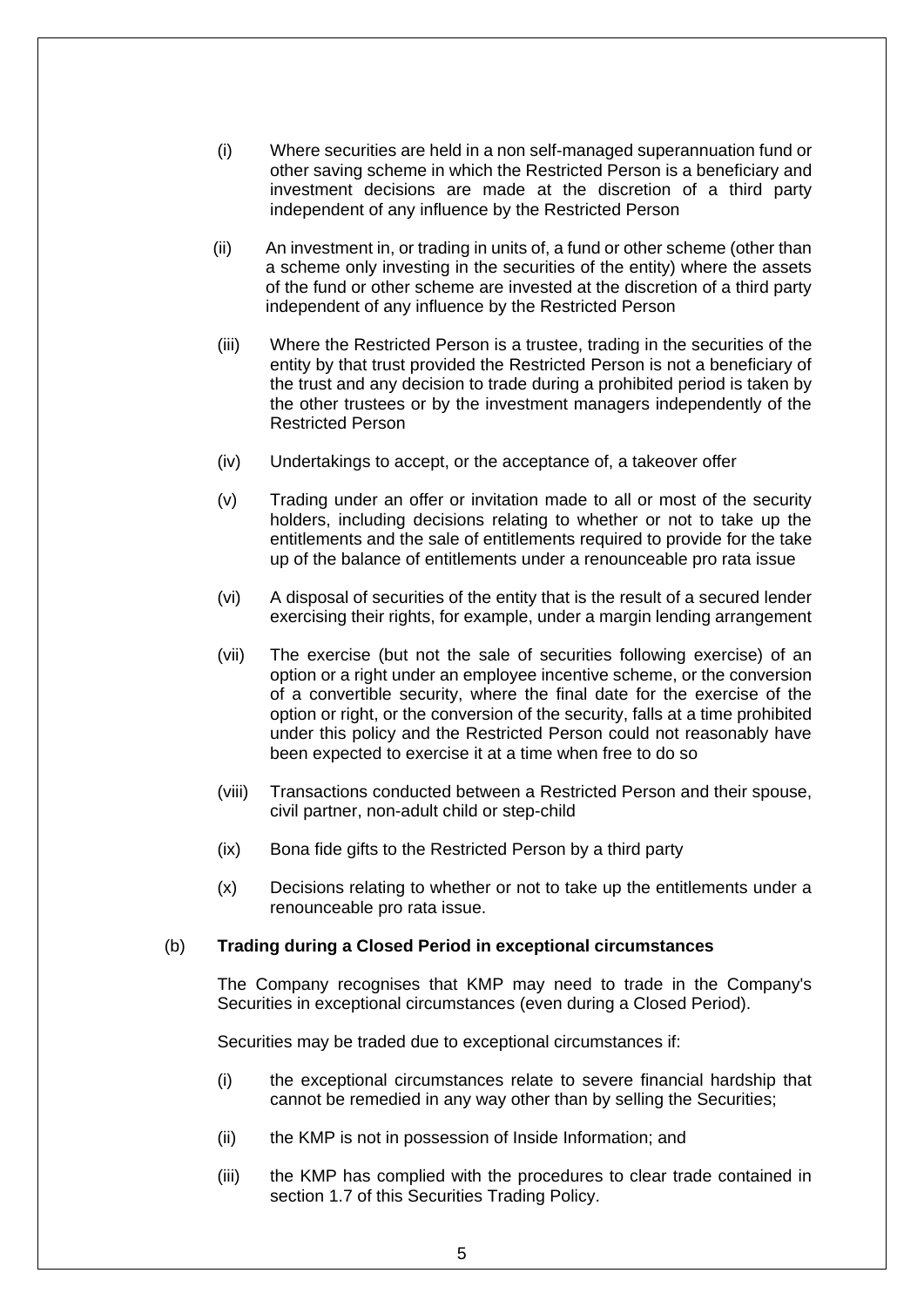# <span id="page-5-0"></span>**1.7 Procedures to clear trade**

### (a) **Trading notice**

Subject to any ad hoc restrictions imposed under section [1.5\(a\)\(iii\)](#page-3-3) of this Trading Policy, if a KMP wishes to trade in Securities of the Company in exceptional circumstances or during a Closed Period, they must give written notice (including via email) to the Company Secretary. In the case of the Company Secretary or Chief Executive Officer applying for clearance to trade they must seek approval from the Chairperson. In the case of the Chairperson applying for clearance to trade, they must seek approval from the head of the Audit and Risk Committee to trade. Written notice (**Trading Notice**) must be given no less than 7 business days before the proposed trade in order to determine whether such a transaction might be sensitive or infringe the general prohibition on Insider Trading (see above section [1.5](#page-3-0) in relation to the general prohibition).

The Trading Notice must set out:

- (i) the number of Securities to be traded;
- (ii) the proposed date(s) for the trade(s);
- (iii) the exceptional circumstances involved; and
- (iv) a statement confirming they are not in possession of any Inside Information.

The Trading Notice may be a Standing Notice that the relevant person intends to buy or sell the Securities:

- (i) over a specified period, up to a maximum of 5 business days after expiry of the notice to the Chairperson (or in the case of the Chairperson applying for clearance to trade, to the head of the Audit and Risk Committee; or
- (ii) up to a maximum amount as specified in the notice to the Chairperson (or in the case of the Chairperson applying for clearance to trade, to the head of the Audit and Risk Committee).

### (b) **Notifiable interests of directors**

Despite the provisions of section 205G, the Company requires all directors to provide in a timely manner (and in any event not more than 3 business days after any change in their notifiable interests in the Securities) details of any change. Under ASX Listing Rule 3.19A.2, the Company is required to complete and lodge with ASX an Appendix 3Y (Change of Director's Interest Notice) within 5 business days after the change in the relevant director's notifiable interest. In lodging an Appendix 3Y Form, the following information must be included:

(i) whether the interests that are the subject of the notification were traded during a closed period where prior written clearance under the Securities Trading Policy was required;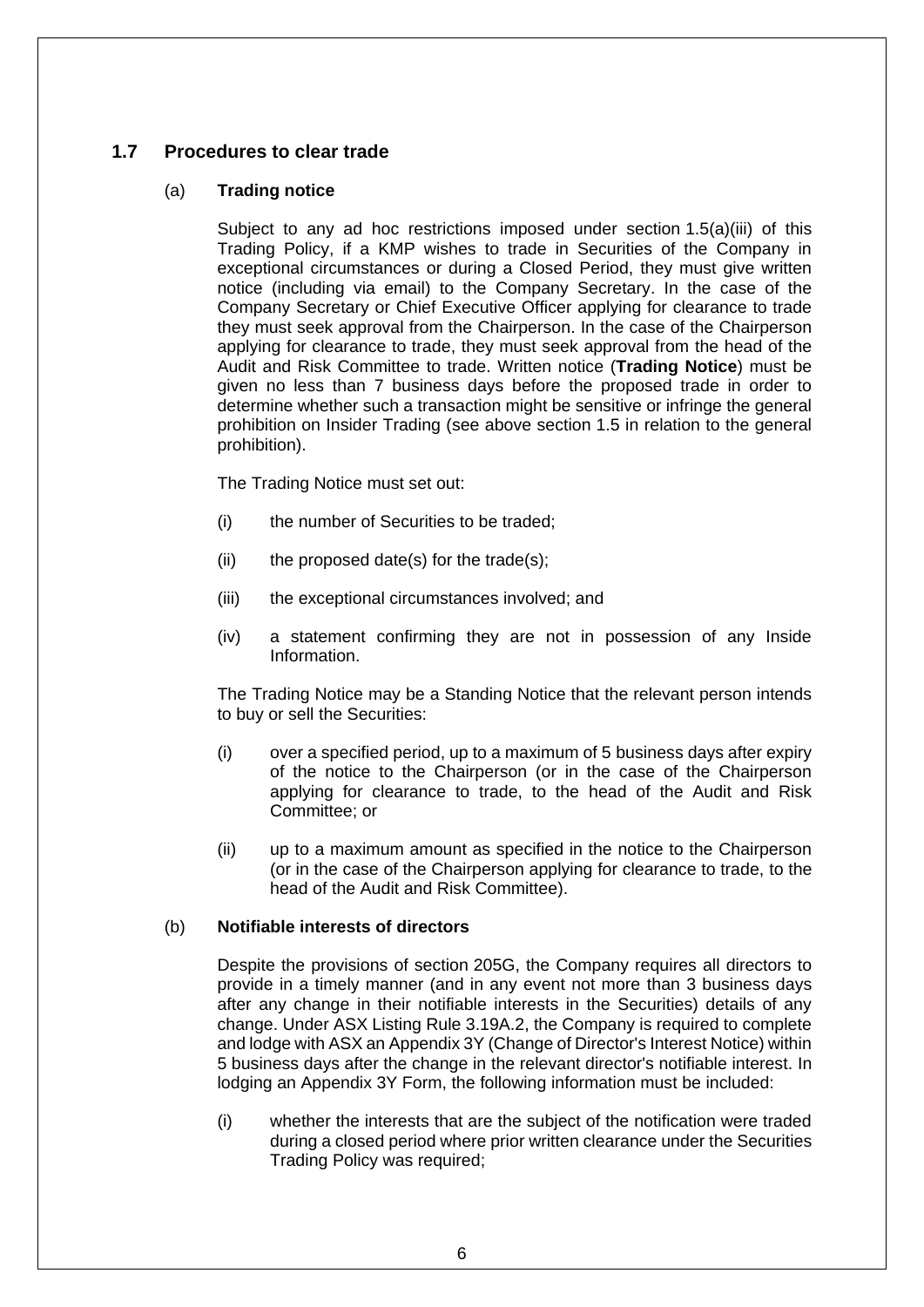- (ii) if so, whether prior written clearance was obtained; and
- (iii) the date on which the prior written clearance was obtained (if available).

Details of purchases or sales of Securities by officers and employees must also be notified as soon as possible in writing to the Company Secretary to be recorded in the register kept for that purpose.

### (c) **Register of Dealings**

Any director of the Company selling any of their Securities or securities of a related body corporate must submit a section 205G notice to the Company Secretary who will keep a register of all such dealings. The register will be tabled at each Board meeting and will be available for inspection by directors at any time. The Company Secretary will prepare and circulate to directors in advance of each Board meeting a summary of transactions notified since the previous Board meeting.

### (d) **Clearance to trade**

- (i) The KMP must not trade in Securities unless and until permission for the proposed trade is received. A decision to permit or not to permit the proposed trade is at the sole discretion of the Chairperson (or in the case of the Chairperson applying for clearance to trade, the head of the Audit and Risk Committee), taking into account:
	- (A) the person's circumstances and the ASX Listing Rules;
	- (B) the information set out in the Trading Notice;
	- (C) whether the Company is about to release a periodic financial report or other financial data that might come as a surprise to the market;
	- (D) whether the Company is about to make an announcement of market sensitive information; and
	- (E) whether the proposed date(s) for the trade(s) align with the Closed Periods as specified in section [1.5.](#page-3-0)
- (ii) It is at the sole discretion of the Chairperson (or in the case of the Chairperson applying for clearance to trade, the head of the Audit and Risk Committee) whether to grant permission or clearance to trade.
- (iii) A clearance to trade can be granted or refused without reason and if new information comes to light (for example, the KMP comes to possess Inside Information), or there is a change in the circumstances of the KMP (that is, they no longer have an exceptional circumstance that applies), the Chairperson (or in the case of the Chairperson applying for clearance to trade, the head of the Audit and Risk Committee) may withdraw their clearance.
- (iv) The decision of the Chairperson (or in the case of the Chairperson applying for clearance to trade, the head of the Audit and Risk Committee) is final and binding on the KMP seeking clearance.